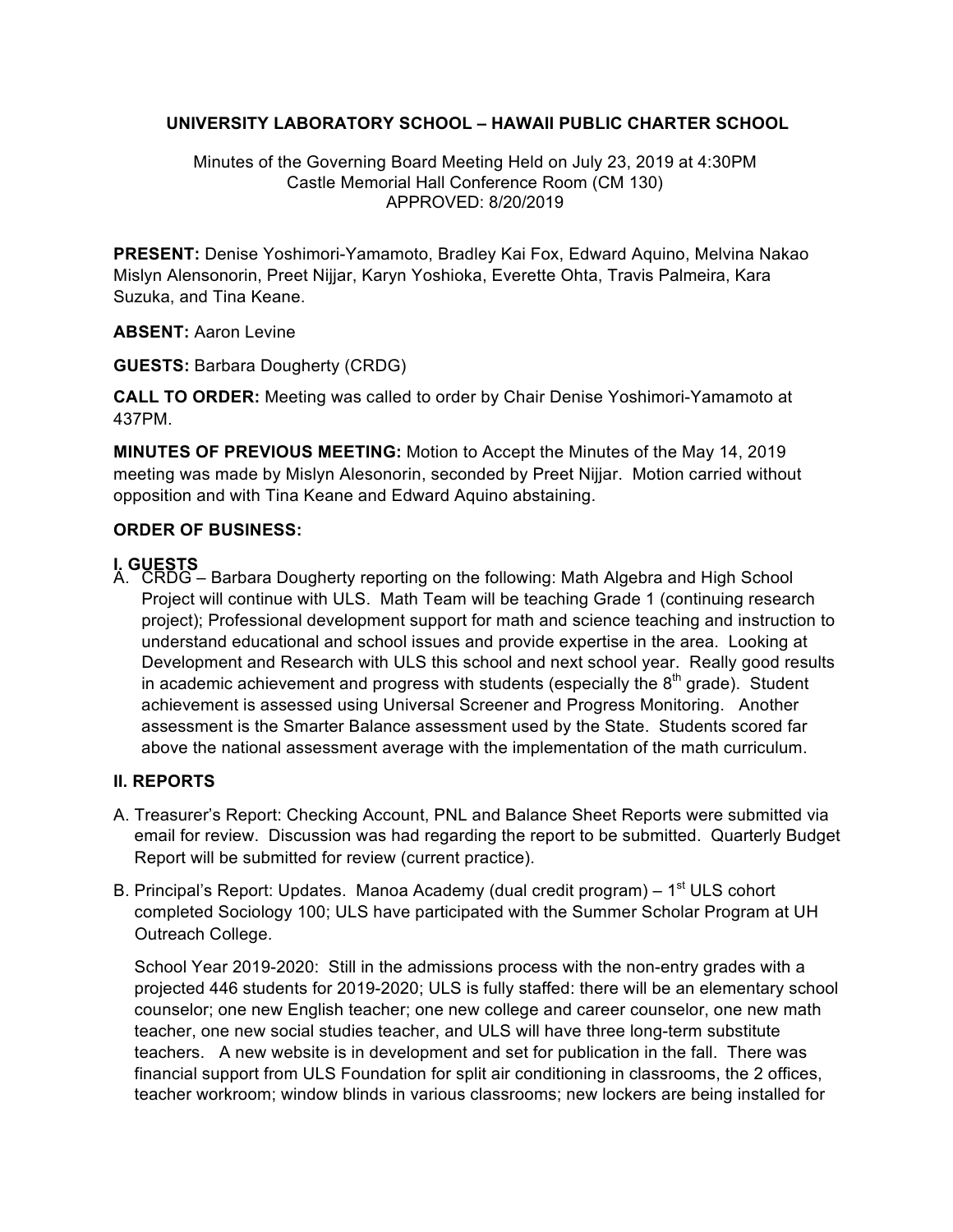the  $6<sup>th</sup>$  graders and seniors; ceiling fans were installed; and painted the room. Eagle Scout Project and Class of 89 classroom and building painting.

UH Projects: four new buildings with restrooms under construction; retaining wall project along Metcalf Street; and, Castle Memorial Renovations summer 2020.

WASC Accreditation Update will be provided at the next board meeting. Denise requested that committee chairs review the accreditation documents to assure their committees are prepared to provide an update to the report ULS has to give to the commission.

C. Committee Updates:

Board Development/Governance Committee (Everett Ohta) – committee met to review bylaw amendments for review by the full board; briefly discussed the ULS enrollment exemption.

HR Committee (Mislyn Alensonorin) – Discussed the evaluation and appeals process to be implemented this coming year.

Finance Committee (Preet Nijjar) – Shareef Wang reported on behalf of the Committee during the retreat; discussed changes that will be made that will require notice and comment.

Academic Committee (Kara Suzuka for Aaron Levine) – Met at the retreat and formed the committee but nothing to report.

## **III. ON-GOING AND NEW BUSINESS**

- A. Election of Governing Board Officers: Denise Yoshimori-Yamamoto (chairperson, reelected); Bradley Kai Fox (vice-chairperson, re-elected); Edward Aquino (secretary, reelected); Preet Nijjar (treasurer, re-elected).
- B. Meeting schedule for SY 2019-20: Third Tuesday of every month.
- C. Governing Board Roster and By-laws: Revisions to the by-laws were presented by Everett. Discussion was had on the proposed by-laws amendment. Motion to approve amendments by Mislyn Alensonorin; seconded by Melvina Nakao; and, all approved with no opposition and no abstention. Discussion was further had regarding the committee assignments and revisiting the by-laws pertaining to each committee, as well as, holding committee meetings.
- D. Committee Assignments: Governance Committee (Everett Ohta, Melvina Nakao, and Denise Yoshimori-Yamamoto) HR (Mislyn Alensonorin, Edward Aquino, and Travis Palmeira); Finance (Preet Nijjar, Karyn Yoshioka, and Tina Keane); Academic Excellence (Aaron Levine, Kara Suzuka, and Braldley Kai Fox). Committee Meeting Agenda template is uploaded on Google Drive for review. Discussion was had regarding establishing meeting schedules; Eevery committee should be meeting before the next board meeting. Board members, although not officially part of the committee may assist; Principal Keoni Jeremiah also mentioned the availability of the school to help with the committee.
- E. June Retreat Reflection: very productive. GB Chair, Vice-Chair and Principal to meet with ULSF President and Booster Club President and Vice-President to try to get the school year off with better communication.
- F. Diploma Waiver: The waiver was approved by the Commission and recommended to the Board of Education; Board of Education approved through June 2022 (the entering class).
- G. 2019 Charter School Summer Education Summit: Principal Keoni Jeremiah reported on the event and structural changes in the State Public Charter School Commission.